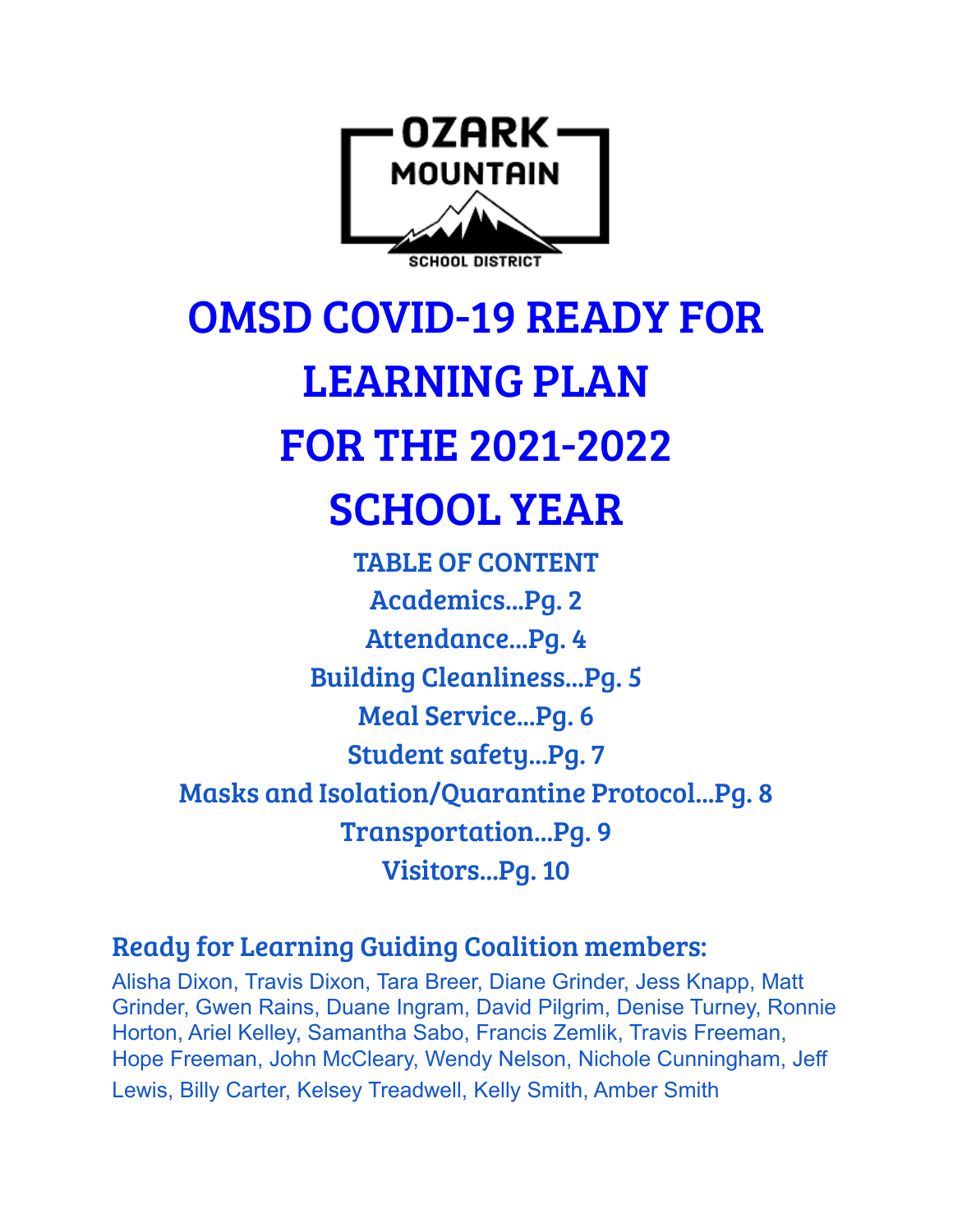

New Core Curriculum has been purchased for all grade levels and content areas. Teachers will utilize the new curriculum, along with new supplemental resources, to bridge any remaining gaps in learning.

We have added 2 RTI periods to the daily schedule.

Teachers will utilize diagnostic screeners to determine learning loss. Students who are "at-risk" academically in any content area, will be assessed using progress monitoring tools in place with each curriculum resource.

A new math intervention program has been purchased to provide extra practice for students struggling in math.

OMSD will utilize ESSER funds to hire interventionists on each campus to aide in eliminating learning gaps for students.

OMSD has been approved for 10 AMI days for the 2021-2022 school year. All new core and supplemental curriculum has a digital component in place to use during any such event.

OMSD will utilize Google Classroom as the LMS for all traditional students. If students are quarantined, teachers can place assignments in Google classrooms. They will not be expected to teach virtually.

Hotspots will continue to be provided at no cost to any family who needs them. In addition, we will continue to provide paper and pencil work for any family that prefers this method.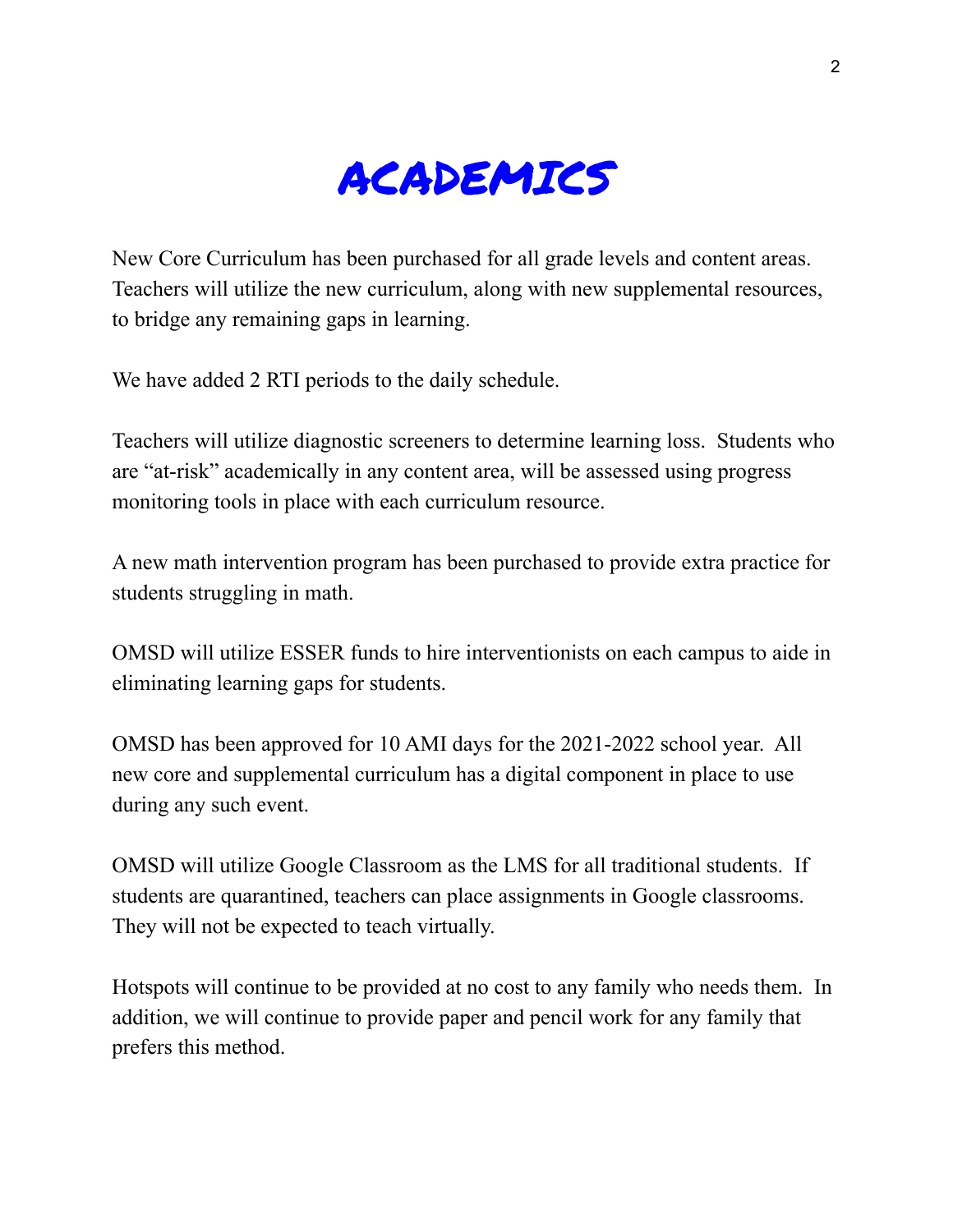### ATTENDANCE

For the 2021-2022 school year, the attendance policies will revert back to the original policies in the student handbook. All students enrolled at OMSD will either be enrolled in the OMSD Virtual Academy or as a traditional student. We will NOT have a hybrid option.

Absences will revert to the original policies with the exception of adding a documented quarantine or positive Covid-19 test as excused absences.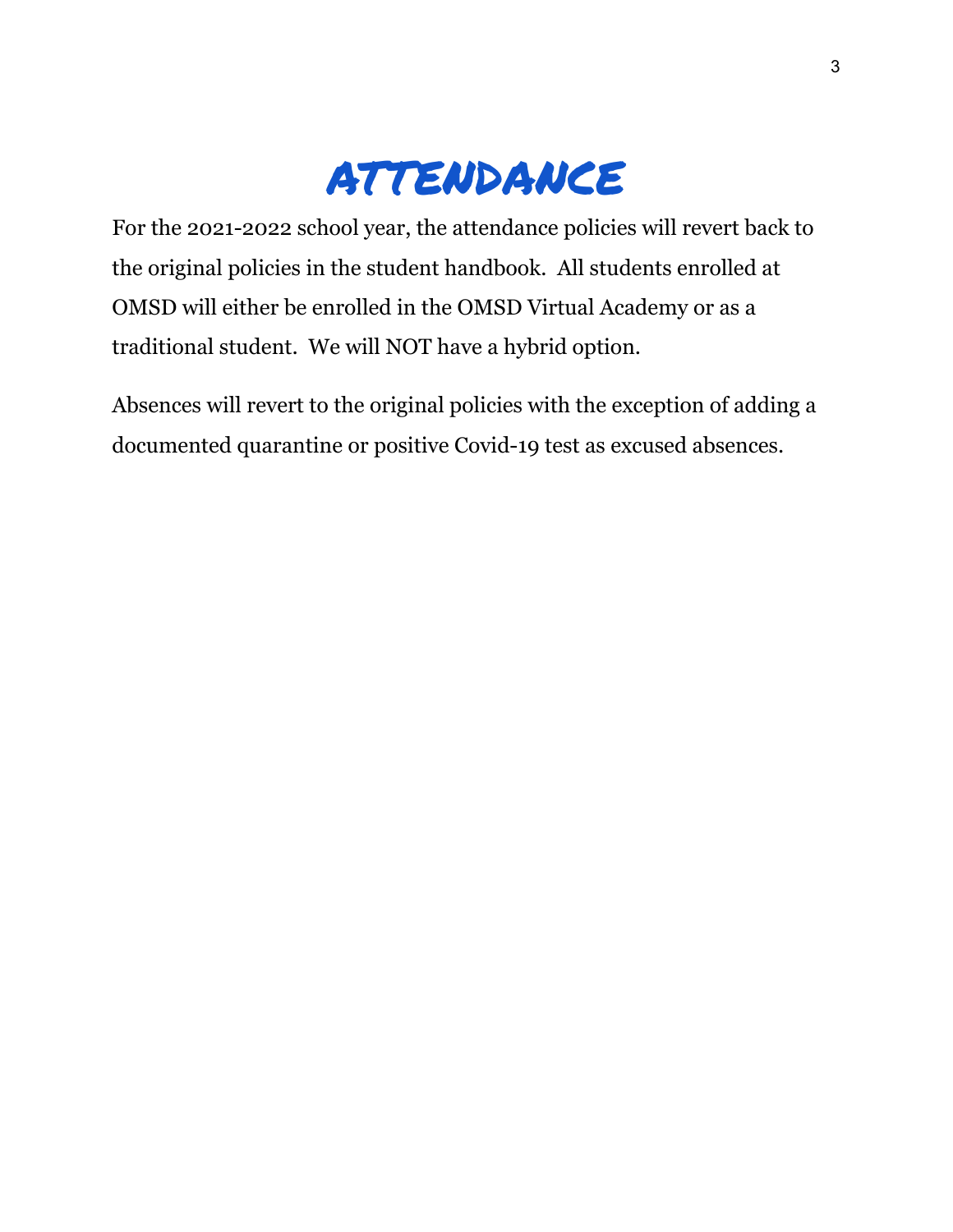## BUILDING CLEANLINESS

Hand Sanitizer in every room of the building.

Signage around building

Tables and high touch surfaces will be sanitized throughout the day with sanitizing wipes.

Classroom doors may be left open to minimize cross contamination.

Classrooms will be sprayed with the fogging sanitizer as needed.

All high touch surfaces will be regularly sanitized throughout the day.

Air purifiers have been added to each classroom in the district.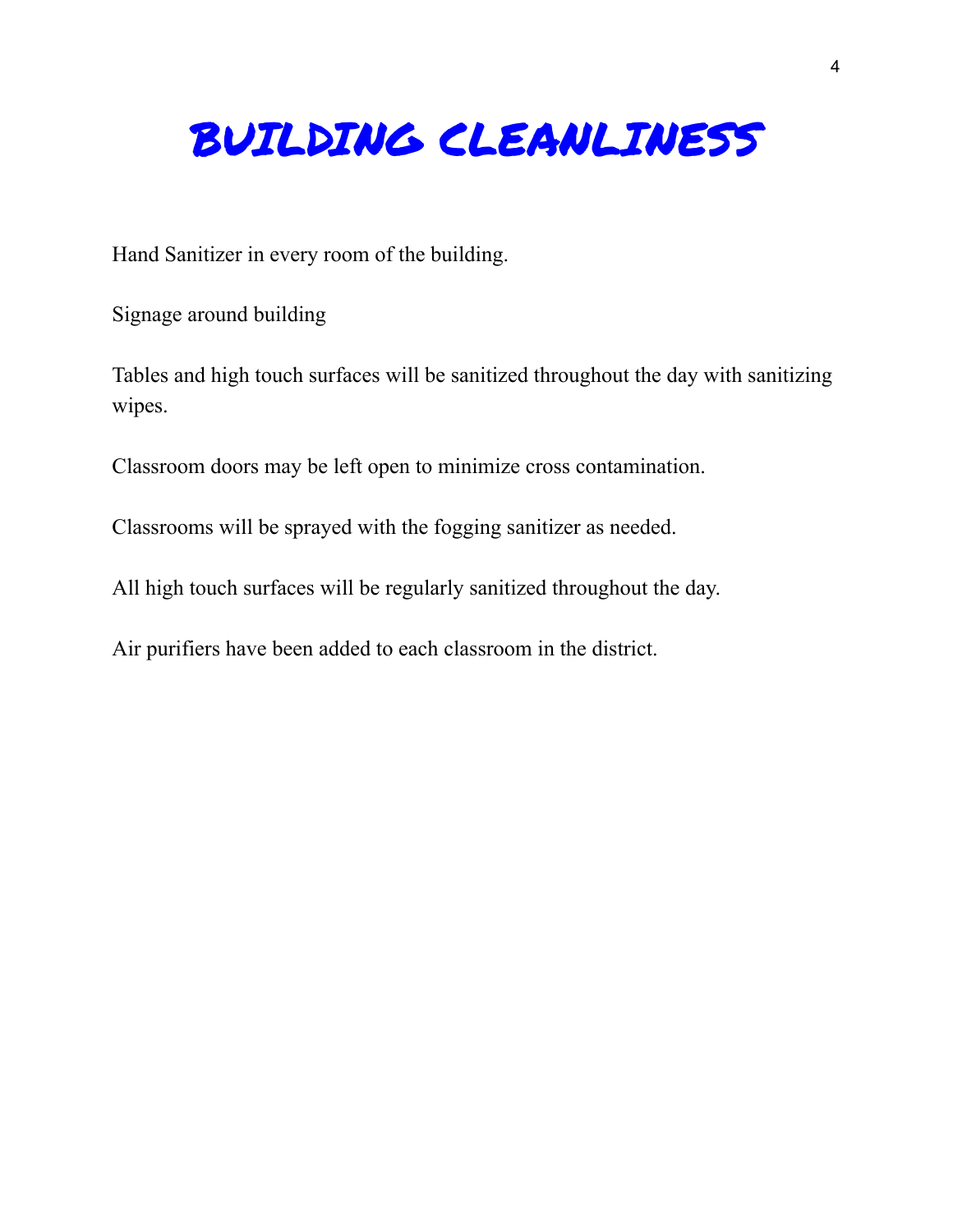

All K-12 students will be eating their breakfast in the classroom by picking up grab and go breakfast from the cafeteria and taking that to their homeroom.

Cafeteria will be sanitized between each shift of students in the cafeteria.

Seating charts will be kept for the lunchroom to help with contact tracing.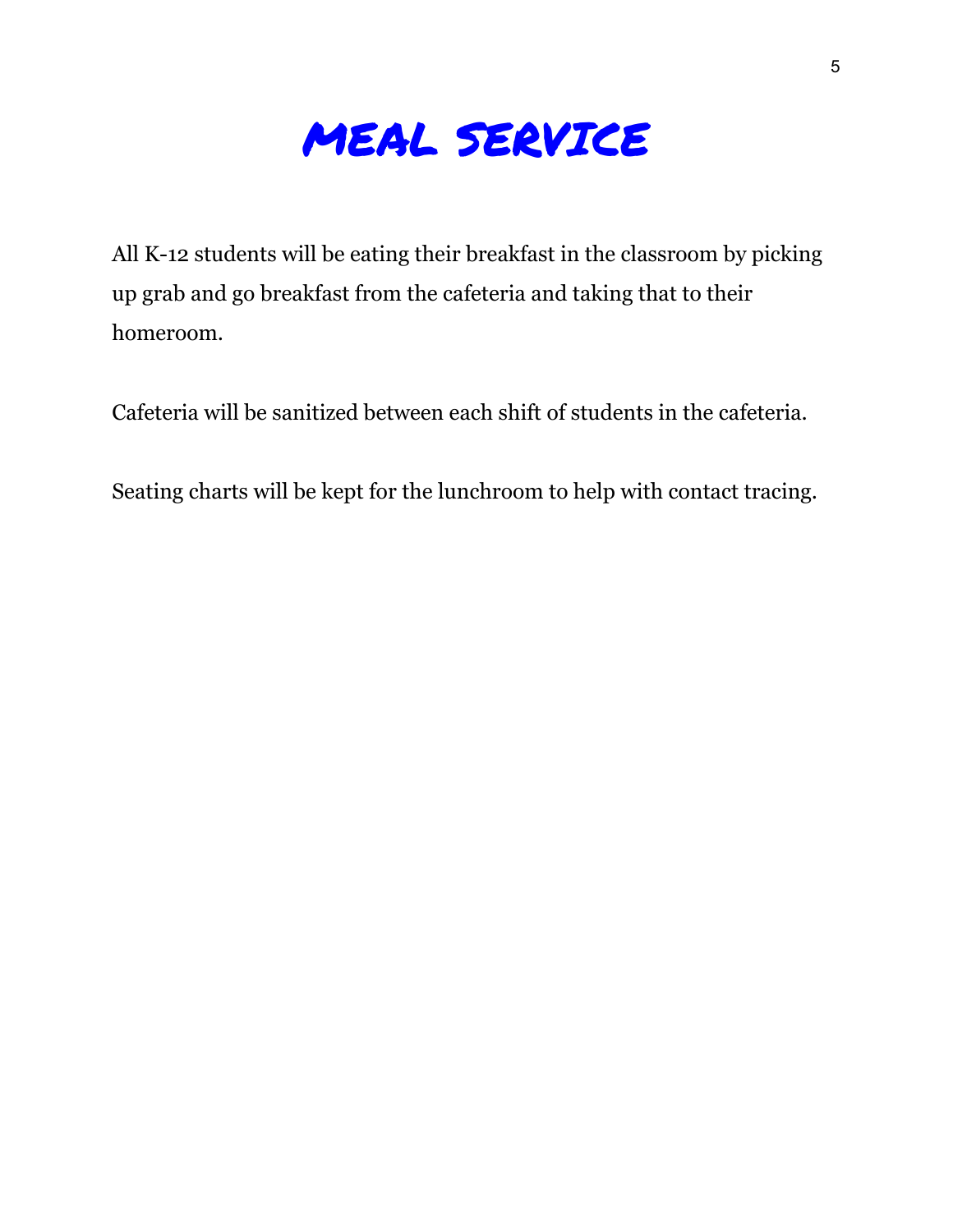## STUDENT SAFETY

We realize that student safety is on the minds of all our families. We have taken the following steps to ensure the best safety procedures possible for our schools.

Staff and students who have a fever or do not feel well will be encouraged to stay home. Anyone with a temperature of 100.4 or greater will be required to go home.

Hand sanitizer will be in every room of the building.

No student will be allowed to drink straight from the fountain. We will be providing a water bottle for each student and staff member. Water bottle filling stations have been added on each campus

All parents will need to drop students off at the main entrance of each school in order to ensure no congregating in other areas of the building.

Students can not be dropped off before 7:30am.

Classroom windows will be open when possible to improve ventilation.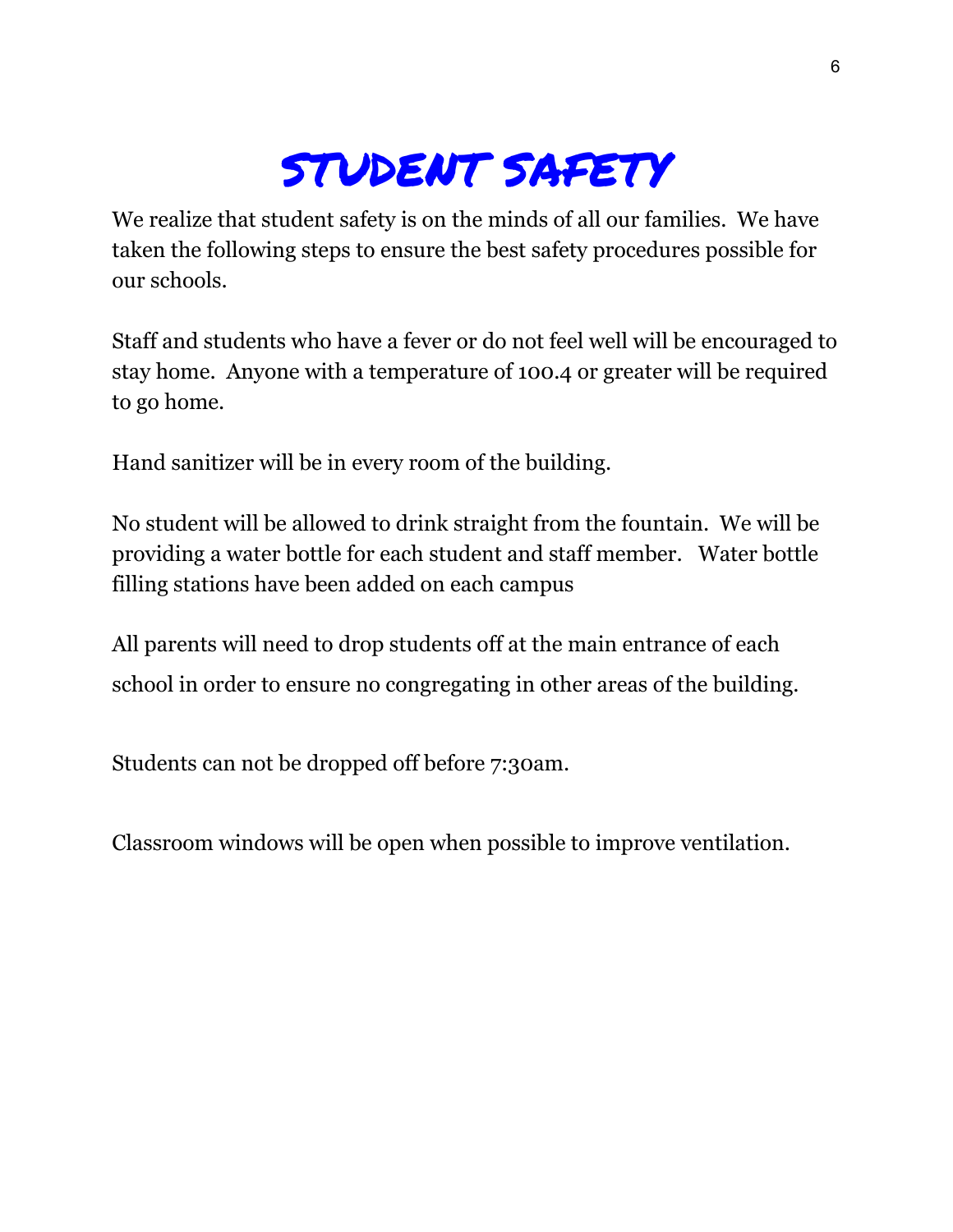#### Mask requirements

Our masking policy has become flexible. Any staff or student who wishes to wear a mask may do so. However, it will not be mandated.

Updated Guidance for Schools based on Revised CDC Guidelines 1/6/2022 Isolation is required for anyone who has tested positive for COVID-19, regardless of vaccination status.

- You must stay home for the first 5 days of your quarantine. This starts the day that symptoms

started or the day of testing if you have no symptoms.

- If you have no symptoms or your symptoms are resolving after 5 days, you can return to school. You must be fever free for 24 hours.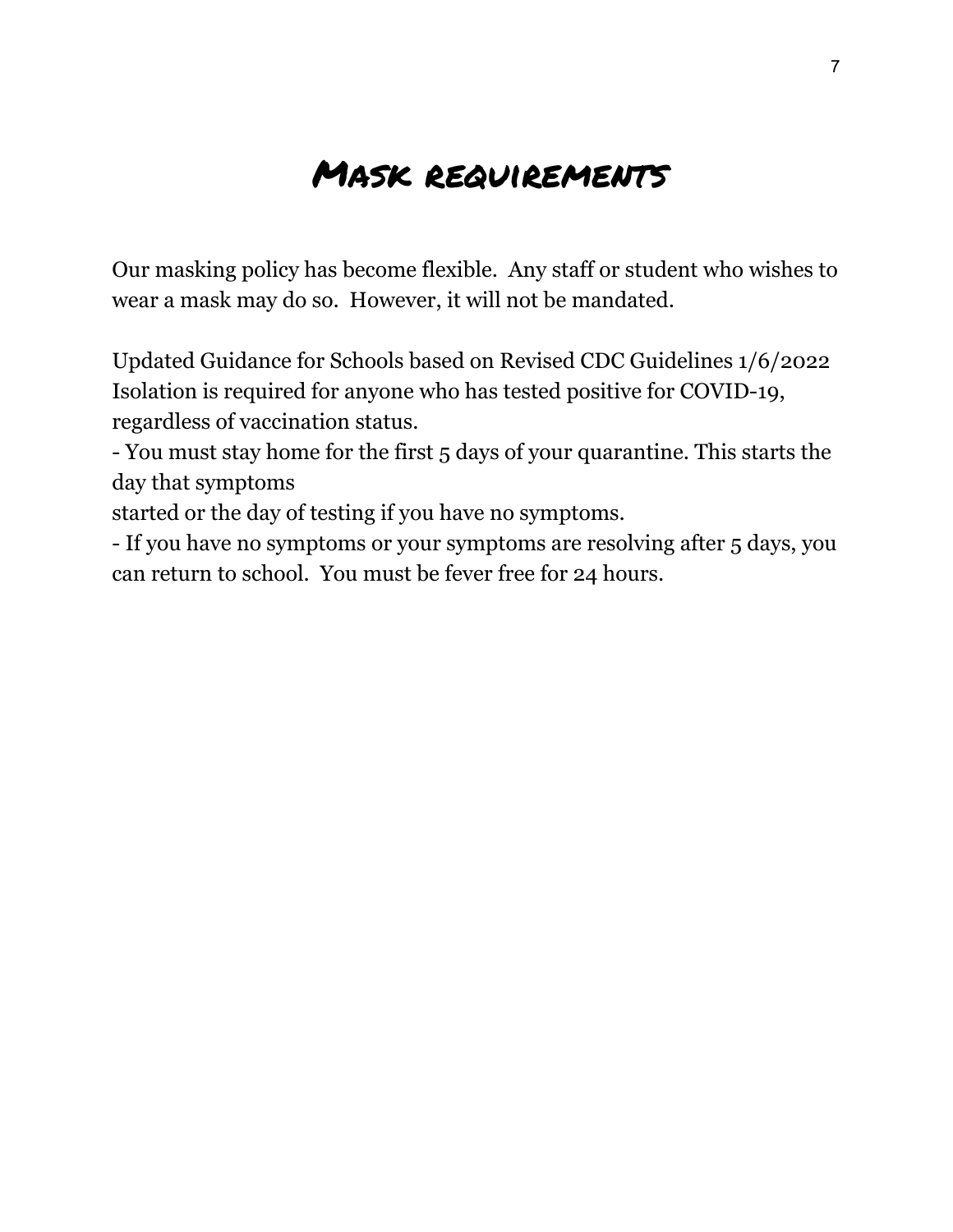# TRANSPORTATION

School buses will be sanitized following each bus route or any trip.

Seating charts will be made and adhered to in order to ensure contact tracing ability on buses in case of a positive test.

Student seating will be staggered on buses where possible.

Buses will have windows lowered when possible to improve ventilation.